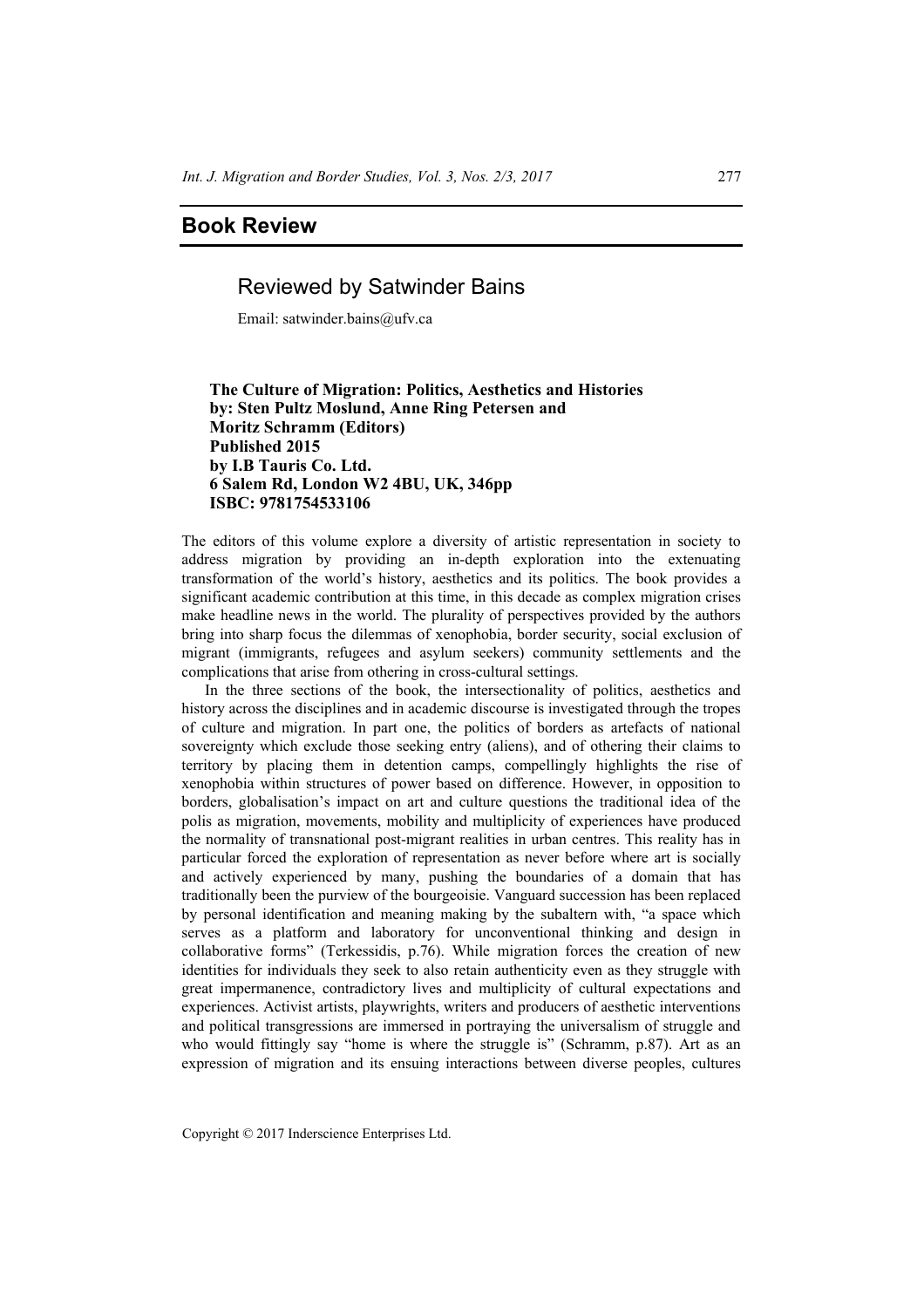### 278 *Book Review*

and politics comes from the inside forcing the outside to peer into the intricacies and make sense of it.

In the second section of the book, the editors move the aesthetics of universalism and the ontologically limited world around us to a global recognition of exclusion, un-rootedness and hybridity amongst people. The idea to move away from the artistic object to creating a transgressed understanding in order to transcend cultural difference towards global citizenship is explored in this section. By way of example, cultural theorist and critic, Mieke Bal suggests an aesthetic understanding by deploying strategic universalism, the intercultural acts of exoticism, exclusion, condescension, polite arrogance, and ultimately indifference can be avoided (p.147). Within this frame, migration is examined as the internal idea of leaving behind a state of being (family, community, intimacy, life and living) and the external expectations of unaffectedly starting anew bereft of and severed from the original form, even as most human movements aspire towards similar life trajectories as everyone else. However, the human vulnerability of migration journeys cannot be underscored. An example is the US-Mexico border where a literal wall to keep out the Mexicans itself has become the artists' canvas. Their many installations portray the struggles of undocumented illegal forays by thousands of Mexicans every year across the hostile, sporadically walled and patrolled US border spaces, even while guns and drugs move across apparently seamlessly. Installations that seek reconciliation question how many an imaginary line across various nation states is demarked by tall walls that seek to keep out the 'other'. With intense securitisation of borders and human security seen as that which keeps the individual safe from the 'other', irregular immigrants face perilous seas and journeys, living precariously both in the past and present at any given time. The politically charged yet ethical aestheticisation of these journeys is to be emphasised so that the kind of trope that suggests that these migrants have no agency and are passive actors in the market of human trafficking can be countered. Film studies professor Eva Jorholt posits that films can expose the unsubstantiated dominant difference discourse as a social construct since we all share the same basic human features and experiences (togetherness-in-difference). A greater appreciation of how difference can produce a potential for rich cultural diversity is at the heart of cinema's aesthetic artistic exploration in films like Bend it Like Beckham, Cheba Louisa, etc. which seek to subvert the burden of representation by embracing cultural differences. In a companion manner, the narrative art form has provided answers to the question that remains with us: how do we as humans experience each other and how does art contribute? The chapters in this section construct the discursive space and place where reality and imagination come together.

In the third section, history and memory come together to tease apart that history that is negligent and neglectful of a full record and memory. As artists of colour and minority artists work to negotiate their spaces that supports a continuous narrativisation of history, and in a truly authentic manner (as in post-migrant aesthetics), the democratisation of views come full centre for scrutiny and rehabilitation in cultural and artistic representation. "The transmission of cultures of survival does not occur in the ordered canon of national European cultures but is constantly reinvented as new and the future, rather than a long-standing historical fact" (p. 251). This conflict where certain minor histories are always just occurring negates the long history of diverse (racial and ethnic) peoples in the region, subsumed by dominant narratives, images and portrayals. Artists in theatre, for example, are working to invigorate and re-call the capital that is history by interjecting their long forgotten and ignored stories and experiences into the construction